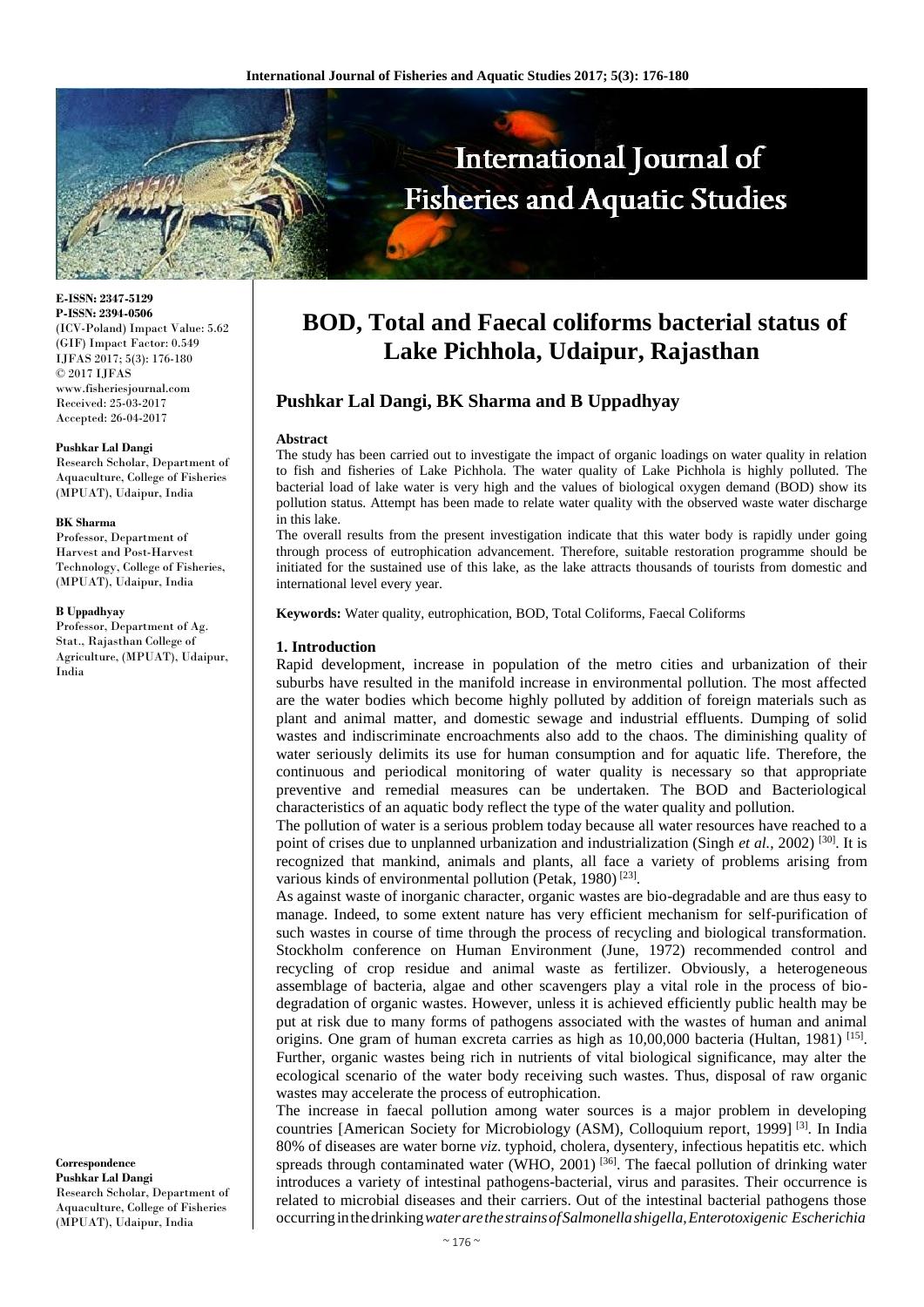*coli, Vibrio cholerae*, *Yersinia* and *Campylobacter* species. These organisms cause diseases from gastroenteritis to fatal dysentery cholera and typhoid.

## **2. Materials and Methods**

## **2.1 Sampling Stations**

Sampling for estimating BOD as well as bacteriological parameters was conducted at two fixed stations *viz.* A and B of lake Pichhola. Station "A" was located at Gangour gat where excess organic load enters into the lake and Station "B" was located at just opposite side of doodh talai (Dam site) in the main Pichhola Lake where relatively clear and comparatively deeper water was available. At each station 3 surface water samples were randomly collected at fifteen days interval up to 4 months.

# **2.2 Sample Collection**

During the study period, surface water samples were collected using Biochemical Oxygen Demand (BOD) bottles of 250 ml for the analysis of BOD. While, for microbiological analysis of water, samples were collected in pre sterilized glass stoppered bottles of 250 ml. Water samples for BOD and microbial analysis were brought to the laboratory in pre sterilized glass stoppered bottles of 250 ml capacity and analyzed as soon as possible using standard method of APHA(2005)<sup>[2]</sup> and WHO (2006)<sup>[37]</sup>.

# **2.3 Review of Literature**

Storm water runoff and discharge of sewage into the lakes are two common ways that various nutrients enter the aquatic ecosystems resulting in the death of those systems (Sudhira & Kumar, 2000) [31]. The washing of large amount of clothes and the continued entry of domestic sewage in some areas are posing pollution problems (Benjamin *et al.* 1996) [4]. Studies on water quality of freshwater lakes have been undertaken by a number of scientists (Mohan, 1987 [20], Zutshi and Khan, 1988[38], Vijay Kumar, 1999 [34], Radhika *et al.* 2004 [24]).

Mathivanan *et al.* (2004)<sup>[18]</sup> studied the assessment of water quality of river Cauvery at Mettur, Salem district, Tamil Nadu in relation to population. Namitha Rath  $(2007)$ <sup>[21]</sup> has suggested that if oxygen requirement is more, the BOD value becomes higher and the water is considered to be more polluted.

Bacteriological aspects for lakes were investigated by many workers. Henrici  $(1938)$ <sup>[10]</sup> was probably the first to investigate lake bacteria. Since then the discipline of limnobacteriology came in to existence. Geldreich (1972) [8] reported that *Salmonella, Shigella, Leptospira, Escherichia coli, Vibrio* and *M ycobacterium* are the potential agents for health problems. Olah (1970)<sup>[22]</sup> and Jones (1971<sup>[16]</sup>, 1972) [17] observed that depth of water affect bacterial numbers. Trivedi  $(1984)$ <sup>[32]</sup> reported that faecal coliforms and total coliforms were more on surface during monsoon. Schroder  $(1975)$  <sup>[29]</sup> and Allen *et al.*  $(1979)$ <sup>[1]</sup> reported inverse relationship between bacterial population and pH value. Hepher and Schroder (1977)<sup>[11]</sup> and Ray and Hill (1978)<sup>[26]</sup> reported that bacterial population is higher in eutrophic waters. Saxena *et al.* (1992)<sup>[28]</sup> studied the impact of water hyacinth on density of coliforms bacteria.

# **3. Results and Discussions**

#### **3.1 Biological Oxygen Demand**

BOD is a measure of quantity of oxygen required by bacteria and other micro-organisms under aerobic condition in order to biochemically degrade and transform organic matter present in the water body. High BOD is considered as a limiting factor for the living organisms. It is an indicator of organic pollution. In the present study a wide fluctuation was found in BOD values 2.9 to 7.1 mg/l (Table 1.1 and Fig.1.1).

In general, the water of stations A and B exhibited overall mean value of Biological Oxygen Demand 4.9 mg/l (Table 1.2). When the data of both stations (A and B) were arranged for t-Test, it showed the t-value 1.90 which indicated that biochemical oxygen demand of water was non- significant.

# **3.2 Bacteriological Status of Lake Pichhola**

Coliform bacteria are described and grouped, based on their common origin or characteristics such as *Escherichia coli (E. coli*), as well as other types of coliforms bacteria that are naturally found in polluted water. Coliforms organisms are used as indicators of water pollution. The presence of faecal coliform bacteria in aquatic environments indicates that the water has been contaminated with the faecal material of man or other animals. Total coliforms indicate degree of pollution and their higher density shows the difference between clean and polluted waters (Ray and Hill, 1978)  $[26]$ . Faecal coliforms have long been used as indicator of pollution in water (McMath *et al.* 1999)<sup>[19]</sup>, due to the potential for introduction of pathogens and other pollutants along with these bacteria (Ricca and Cooney, 1999)<sup>[27]</sup>. High level of nutrients can also increase the growth rate of bacteria. Further, a higher coliforms count confirms various anthropogenic factors namely, release of sewage in to the water body, cattle and pet wastes etc. (Gearheart, 1999)<sup>[7]</sup>. Several previous studies have also demonstrated higher concentration of faecal coliforms in water and sediments during summer (Byappanahialli *et al*  2006 [5]; and Hyland *et al.* 2003 [14]).

In the present study results showed that the lake Pichhola is polluted due to organic loadings. This might be due to low volume of water in the lake and entrance of domestic sewage besides internal loadings from sediments. Since the lake has attained very high bacterial load as such the water is unacceptable for human consumption (WHO,  $1967$  [35]; EEC, 1975  $\overline{[6]}$ ) without proper treatment. Geldreich and Kenner (1969)  $^{[9]}$  and Hodgkiss (1994)  $^{[12]}$  categorized such types of water as polluted and grossly polluted.

Further, it is clear that station A is the main source of contamination in Lake Pichhola which receives high loading of domestic sewage and solid wastes from surrounding densely populated area. Tzannetis and Vassilopoulos-Kaclas  $(1993)$ <sup>[33]</sup>, Rao *et al.* (1994)<sup>[25]</sup> reported that number of total and faecal coliform bacteria is indirectly proportional to the distance of obvious source of contamination.

Thus, the bacterial population is found to be invariably higher in nutrient rich or eutrophic waters. The incidence of high bacterial load in nutrient rich waters has also been reported earlier by Hepher and Schroeder (1977)<sup>[11]</sup> and Rao *et al.*  $(1994)^{[25]}$ .

# **3.3 Total coliforms**

The bacteriological status of the lake Pichhola under investigation in general follows the trends shown by that of limno-chemistry. Herein, the higher levels of total coliforms were evident from the values which varied between 918 to ≥2400 MPN/100ml at station A. Station B maintained comparatively lower values of total coliforms which varied from 918 to  $\geq$ 2400 MPN/100 ml. Station A maintained comparatively higher mean values of total coliforms 2116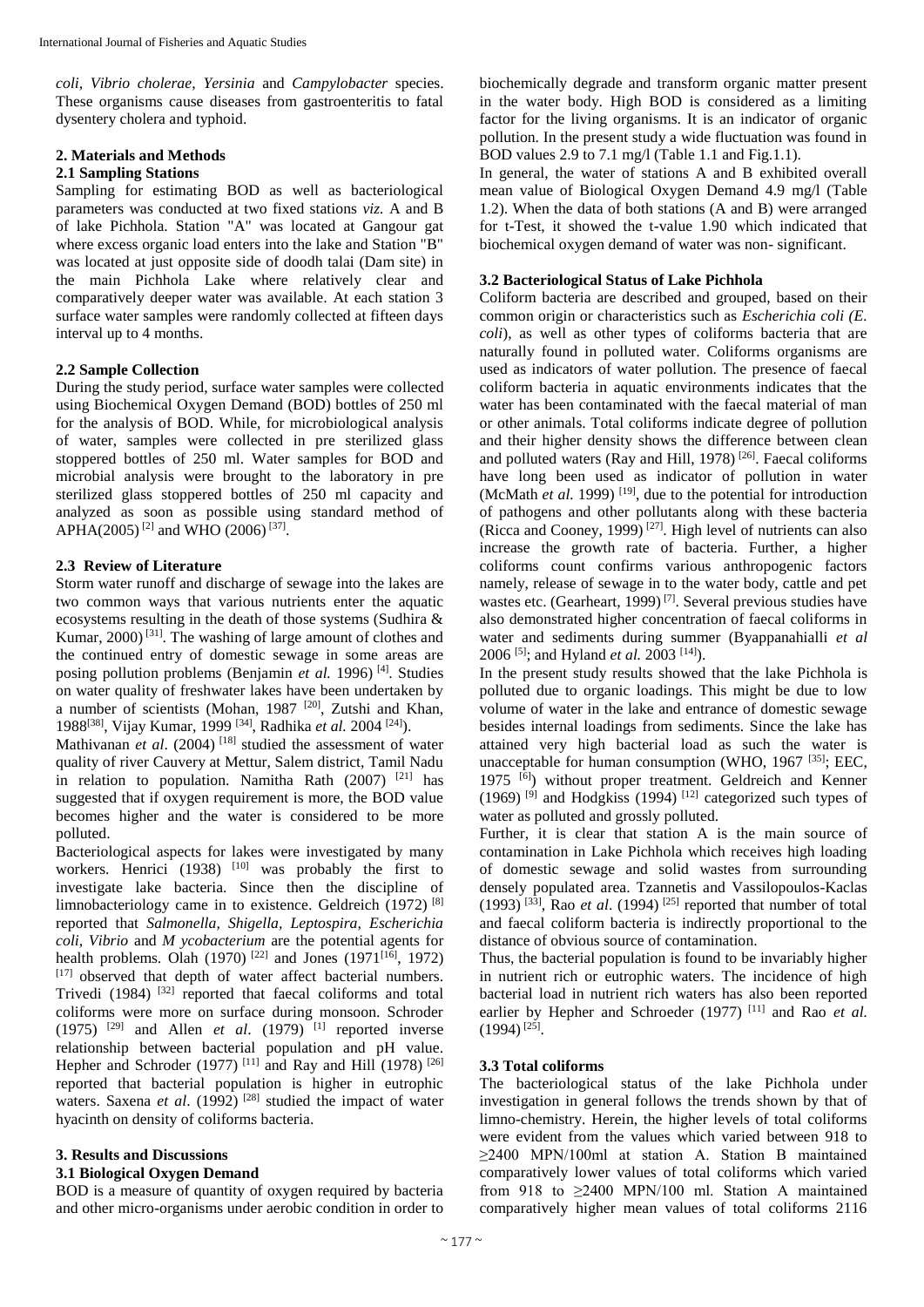MPN/100 ml and at station B it was observed 1803 MPN/100 ml (Table 1.1 and Fig. 1.2)

In general, the water of stations A and B exhibited overall mean value of total coliforms 1959 MPN/100ml (Table 1.2). When the data of both stations (A and B) were arranged for t-Test, it showed the t-value 1.81 which indicated that total coliforms of water was non- significant.

#### **3.4 Faecal coliforms**

In Pichhola lake faecal coliform numbers fluctuated from a

minimum 109 to 240 MPN/100 ml at station A. Station B showed the value between 43 to 172 MPN/100ml of water. Station, A maintained comparatively higher mean values of faecal coliforms (153 MPN/100 ml) and at station B it was observed 105 MPN/100 ml (Table 1.1 and Fig. 1.3)

In general, the water of stations A and B exhibited overall mean value of 129 MPN/100ml faecal coliforms (Table 1.2). When the data of both stations (A and B) were arranged for t-Test, it showed the t-value 3.78 which indicated that faecal coliforms of water was highly significant.

**Table 1:** Minimum-Maximum range, mean values and statistical standard deviation of BOD, Total and Faecal Coliforms in surface water of Lake Pichhola, Udaipur

| S. No. | <b>Parameters</b>            | Minimum-Maximum range | <b>Mean Value</b> |      | $S\,D +$ |        | Value    |
|--------|------------------------------|-----------------------|-------------------|------|----------|--------|----------|
|        |                              |                       |                   |      |          |        |          |
|        | $BOD$ (mg/l)                 | $2.9 - 7.1$           | 5.20              | 4.55 | 32       | .06    | .90 NS   |
|        | Total Coliforms (MPN/100ml)  | $918 - 2400$          | 2116              | 803  | 532.77   | 657.65 | .81 NS   |
|        | Faecal Coliforms (MPN/100ml) | $43 - 240$            | 153               | 105  | 47.47    | 40.87  | $3.78**$ |

NS - Non Significant \* - Significant at 5% level of significance

\*\* - Significant at 1% level of significance

**Table 2:** Mean values of BOD, Total and Faecal Coliforms of surface water of Lake Pichhola, Udaipur

| $\mathbf{v}$ . No. | <b>Parameters</b>            | <b>Mean value</b> |
|--------------------|------------------------------|-------------------|
|                    | $BOD$ (mg/l)                 | 4.9               |
|                    | Total Coliforms (MPN/100ml)  | 1959              |
|                    | Faecal Coliforms (MPN/100ml) | 129               |

**Table 3:** Comparative values of BOD, Total and Faecal Coliforms with WHO guideline values and earlier work done during 1994 of Lake Pichhola, Udaipur

| S. No. | <b>Parameters</b>            | <b>Lake Pichhola 2010</b> | Lake Pichhola 1994 | WHO |
|--------|------------------------------|---------------------------|--------------------|-----|
|        | $BOD$ (mg/l)                 | $2.9 - 7.1$               | NΑ                 | NG  |
| -      | Total Coliforms (MPN/100ml)  | $918 - 2400$              | >2400              |     |
|        | Faecal Coliforms (MPN/100ml) | $43 - 240$                | $26 - 172$         | 00  |







Station A

Station B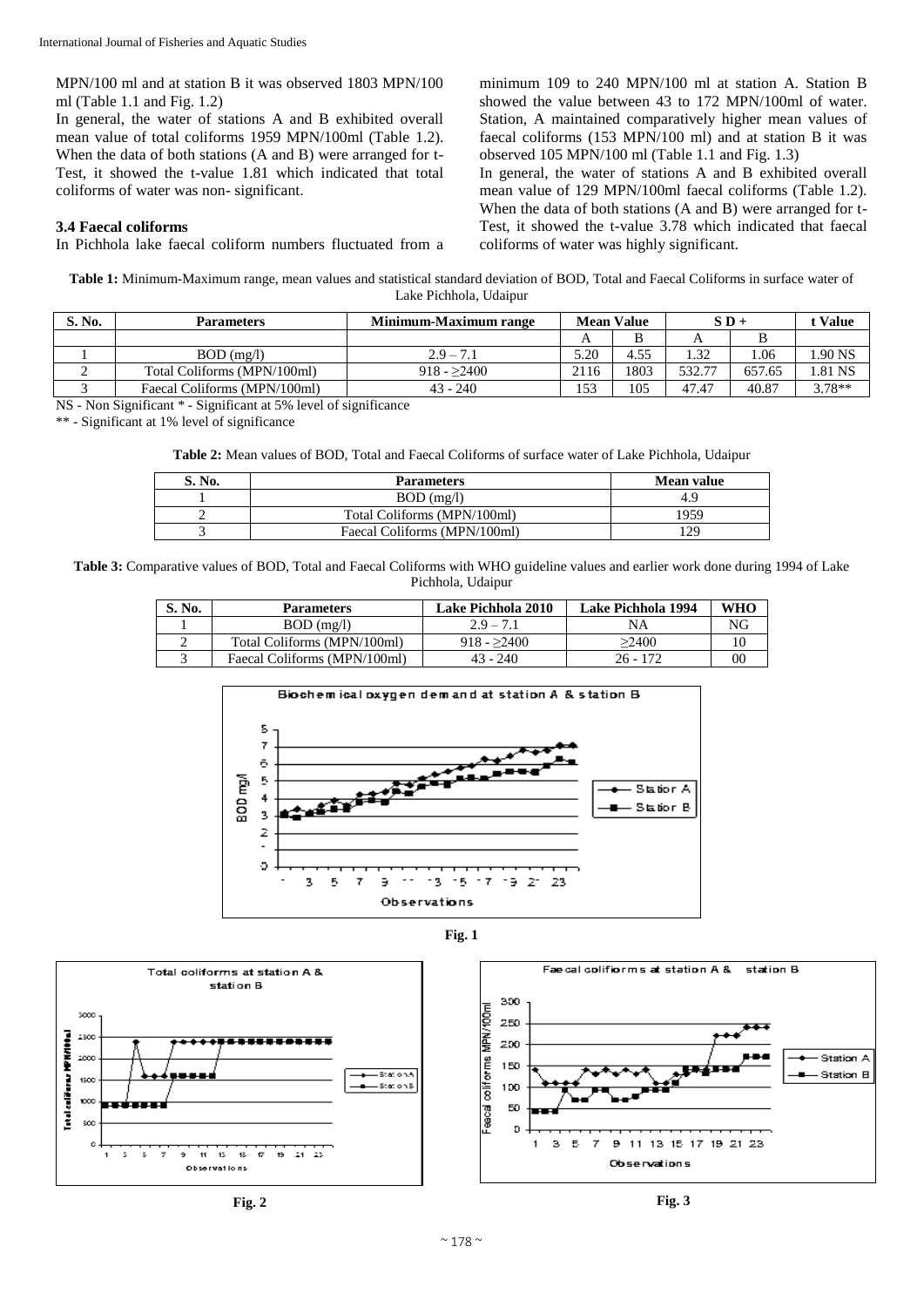## **Acknowledgement**

Authors record their sincere thanks to Dr. L.L. Sharma, Dean, College of Fisheries for their encouragement and for extending facilities for conducting this research.

# **References**

- 1. Allen GH, Busch RA, Morton AW. Preliminary bacteriological studies on waste water fertilized marine finish ponds, Humbolat bay, California, In advance in aquaculture. 1979, 492-498.
- 2. APHA. Standard methods for the examinations of water and wastewater. American Public Health Association, Washington, D.C. 2005.
- 3. ASM Colloguium report. Antimicrobial resistance, an ecological perspective. American Society for Microbiology, Washington, DC. 1999, 14.
- 4. Benjamin R, Chakrapani BK, Devashish K, Nagarathna AV, Ramachandra TV. Fish mortality in Bangalore Lakes, India. Electronic Green Journal. 1996, 6.
- 5. Byappanahalli MN, Whitman RL, Shively DA, Sadowsky MJ, Ishii S. Population structure, persistence, and seasonality of autochthonous *Escherichia coli* in temperate, coastal forest soil from a Great Lakes watershed. *Environmental Microbiology*. 2006; 8:504- 513.
- 6. European Economic Community Council, 1975. Council directive concerning the quality of bathing water (76/160/EEC). Official Journal of the European Comminity L31/1:5:2:76, 1-7.
- 7. Gearheart RA. The use of free surface constructed wetland as an alternative process treatment train to meet unrestricted water reclamation standards. Water Sci. Technol. 1999; 40:375-382.
- 8. Geldreich EE. Water borne pathogens. In Mitchell, R. (ed.). Water pollution microbiology. Wiley-Inter Science, N. Y, 1972, 207-41.
- 9. Geldreich EE, Kenner BA. Concepts of faecal streptococci in stream pollution. J. Water Poll. Contr. Fed. 1969; 41:336-352.
- 10. Henrici AT. Studies of fresh water bacteria: IV. Seasonal fluctuations of lake bacteria in relation to plankton production. Journal of Bacteriology. 1938; 35:129.
- 11. Hepher B, Schroeder HA. Waste water utilization in Israel aquatic in: waste water renovation and re-use Ed. D'Itri Marcel Sekker Inc. N.Y. and Bassel. 1977, 529- 559.
- 12. Hodgkiss IJ. Microbiological indicators of freshwater pollution in Hong Kong. Mitt. Internat. Verein. Limnol. 1994; 24:321-326.
- 13. Howell JM, Coyne MS, Cornelius PL. Effect of sediment particle size and temperature on fecal bacteria mortality rates and the fecal coliform/fecal streptococci ratio. Journal of Environmental Quality. 1994; 25:1216-1220.
- 14. Hyland R, Byrne J, Selinger B, Graham T, Thomas J, Townshend I, Gannon V. Spatial and temporal distribution of fecal indicator bacteria within the Oldman River basin of southern Alberta, Canada. Water Qual. Res. J. Can*.* 2003; 38:15-32.
- 15. Hultan L. Water quality and bacteriology testing (211- 116). In: Developing world water. Grosvenor Press Int. 1981, 832.
- 16. Jones JG. Studies on Freshwater bacteria factor which influence the population and its activity J. Ecol. 1971; 60:59-75.
- 17. Jones JG. Studies on freshwater bacteria: association with algae and alkaline phosphate activity J. Ecol. 1972; 60:59-75.
- 18. Mathivanan, Vijayan VP, Salvi Sabhanayakam. An assessment of water quality of river cauvery at mettur, Salem district, Tamil Nadu in relation to population. Journal of Current Sciences*.* 2004; 5:573-578.
- 19. McMath SM, Sumpter C, Holt DM, Delanoue A, Chamberlain AHL. The fate of environmental coliforms in a model water distribution system. Letters in Applied Microbiology. 1999; 28:93-97.
- 20. Mohan KS. Chemistry of two fresh water lakes of Hyderabad, Indian. *Pollution Research*. 1987; 6:69-72.
- 21. Namitha Rath, Closer view of impact of Rourkela steel plant on peripheral ground water. The environmental pollution control. 2007; 10:64-69.
- 22. Olah J. Short periodic changes in the microbial plankton quantity of Lake Balaton. *Amal. Biol. Tihany.* 1970; 36:197-212.
- 23. Petak WJ. Environmental planning and management; The need for an integrative perspective, Environmetal Management. 1980; 4:287-295.
- 24. Radhika C, Mini I, Ganga Devi T. Studies on abiotic parameters of a tropical fresh water lake Vellayani lake-Trivandrum. Kerala. Polution. Research*.* 2004; 23(1):49- 69.
- 25. Rao VNR, Mohan R, Hariprasad V, Ramasubramanian R. Sewage pollution in the high altitude Ooty Lake, Udhagamandalam – causes and concern. Pollution Research. 1994; 13(2):133-150.
- 26. Ray H, Gray Hill. Bacteriological studies on Amazonas, Mississippi and natural water. Arch. Hydrobiologea. 1978; 81:445-461.
- 27. Ricca DM, Cooney JJ. Coliphages and Indicator Bacteria in Boston Harbor, Massachusetts. John Wiley & Sons, Inc. 1999, 404-408.
- 28. Saxena, Divya, Pradeep, Singhal K, Suresh, Hasija, K. Impact of water Hyacinth on density of coliform bacteria. Proc. Natl. Acad. Sci. India Sect*. B*. (Biol. Sci.), 1992.
- 29. Schroeder GL. Some effects of stocking fish in waste treatment ponds. Water research. 1975; 9:591.
- 30. Singh SP, Pathak D, Singh R. Hydrobiological studies of two ponds of Satna (M.P.), India, Ecology Evnironment and Conservation. 2002; 8(3):289-292.
- 31. Sudhira HS, Kumar VS. Monitoring of lake water quality in Mysore City. In: T.V. Ramachandra, M.C. Rajasekra and N. Ahlya (Eds.), International Symposium on restoration of lakes and wetlands: Proceeding of lake, Bangalore, India: Centre for Ecological Sciences. Indian Institute of Science. 2000, 1-10.
- 32. Trivedi R. Bacteriology of the lower lake Bhopal, India: Limnology of lower Lake Bhopal with reference to sewage pollution and eutrophication. *Technical Report.* Man and Biosphere programme, New Delhi. 1984, 22-28.
- 33. Tzannetis SE, M Vassilopoulos-Kadas HC. A survey on the sanitary and microbiological state of Attiki coastal water. *Deltion Ellinikis Mikrobiologikis Etaireias.* 1993; 38(4):383-400.
- 34. Vijayakumar B. Fresh water ecosystem of India. Daya publishing house Delhi. 1999, 336.
- 35. WHO. Control of water pollution, WHO, Geneva. 1967, 210.
- 36. WHO. Global water supply and sanitation assessment, (2001) report. World Health Organization, Geveva, 2001.